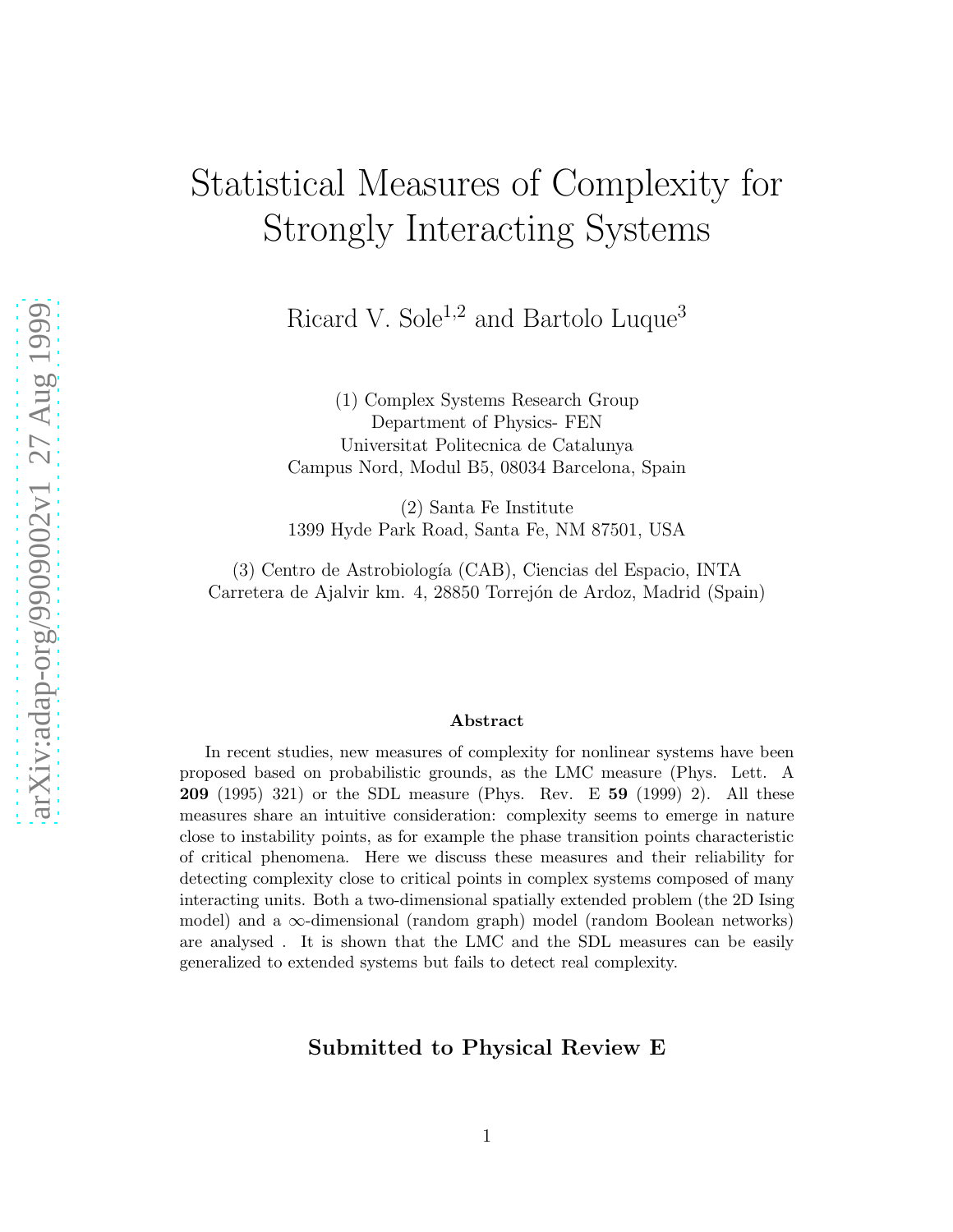## 1 Introduction

The quantitative characterization of complexity in nature has received considerable attention over the last decade [1-4]. Although there is no universal agreement about the definition of what complexity is, increasing evidence suggests that it often emerges close to marginal instability points of some kind. Critical phase transitions are a particularly well studied example [5]. In all these systems, some generic properties like self-similar structures,  $1/f$  noise and maximum information transfer seem to emerge in a rather spontaneous way.

In order to quantify the degree of complexity in a system, many measures have been proposed [1,6-9]. Comparative classifications have been made based on general characteristics like the type of partitions in phase space, statistical structure, etc  $[10,11]$ . In spite of the large number of proposed measures of complexity, it seems to be a matter of fact that these measures have to share some stringent conditions.

## 2 The complexity measure LMC

Recently, López-Ruiz, Mancini and Calbet (LMC) presented a new measure based on a simple set of assumptions [12]. In short, let us assume that an arbitrary dynamical system has N accesible states which belong to a set  $\Sigma_{\mu} = \{x_i^{(\mu)}\}$  ${}_{i}^{\mu\nu}; i = 1, ..., N$ } and have an associated probability distribution

$$
\Pi_{\mu} = \{ p_i(\mu) = P[x = x_i(\mu)]; i = 1, ..., N \}
$$
\n(1)

Here  $\mu$  stands for a given parameter which allows to describe the transition from the ordered (low  $\mu$ ) to the disordered (high  $\mu$ ) regimes. As usual,  $\sum_{i=1}^{N} P_i(\mu) = 1$  and  $p_i(\mu) >$  $0 \forall i = 1, ..., N$ . The LMC measure is based on a combination of two different quantities: (a) the Boltzmann entropy,

$$
H_{\mu}(\mathbf{P}_{\mu}) = -\sum_{j=1}^{N} p_j(\mu) \log p_j(\mu)
$$
\n(2)

where  $\mathbf{P}_{\mu} \equiv (p_1(\mu), ..., p_N(\mu))$  and (b) the so-called disequilibrium  $\mathcal{D}_{\mu}$ , defined as:

$$
\mathcal{D}_{\mu}(\mathbf{P}_{\mu}) = \sum_{j=1}^{N} \left( p_j(\mu) - \frac{1}{N} \right)^2 \tag{3}
$$

Using (2) and (3) the LMC measure of complexity is defined by the functional:

$$
\mathcal{C}_{\mu}(\mathbf{P}_{\mu}) = \mathbf{H}_{\mu}(\mathbf{P}_{\mu}) \mathcal{D}_{\mu}(\mathbf{P}_{\mu})
$$
\n(4)

The basic idea involves the interplay of two different tendencies: the increase of entropy as the system becomes more and more disordered and the decrease in  $\mathcal{D}_{\mu}$  as the system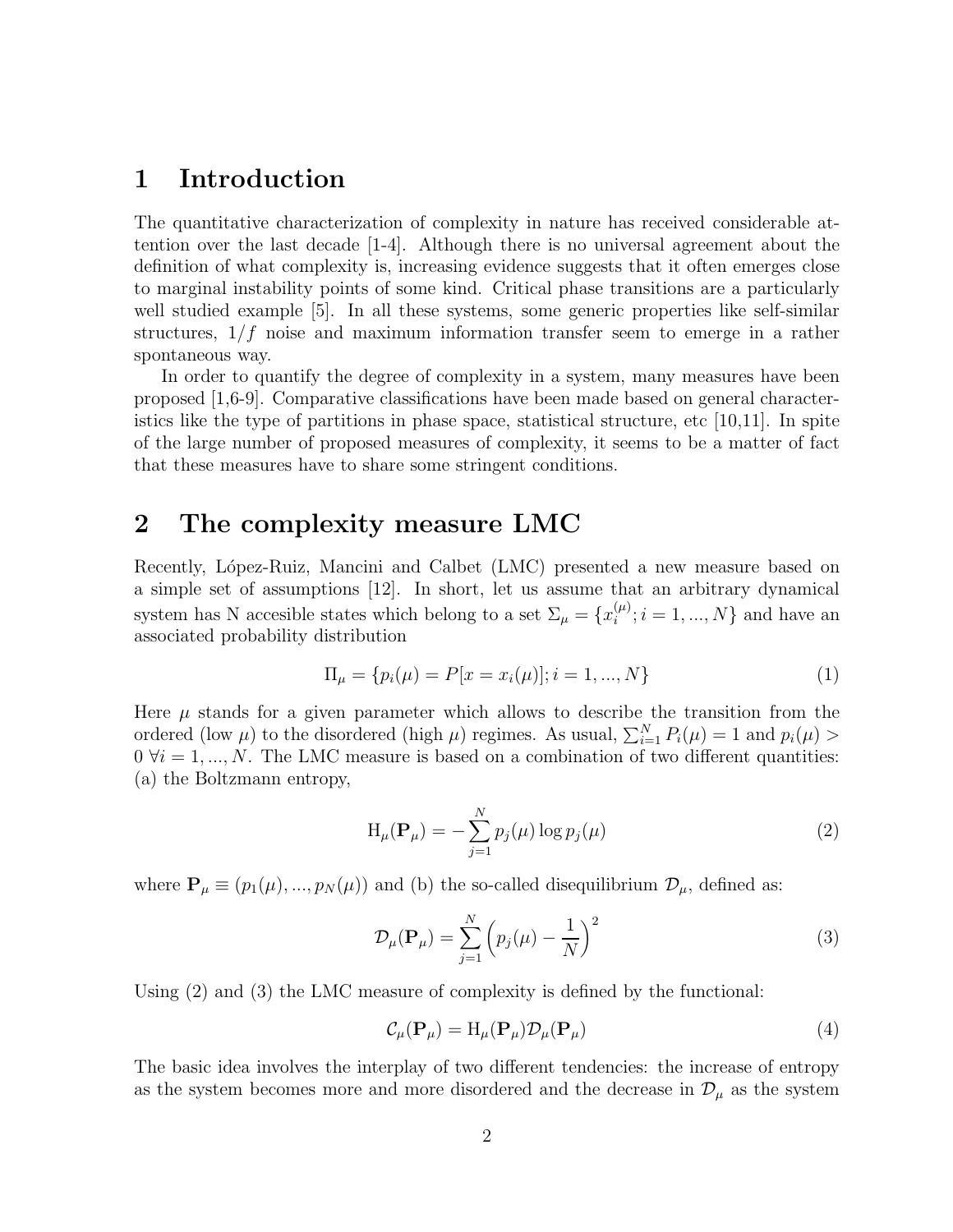approaches equiprobability/disorder. The previous definition can be easily generalized to the continuum, i. e. :

$$
\mathcal{C}_{\mu} = \mathcal{H}_{\mu} \mathcal{D}_{\mu} = -\left(\int p_{\mu}(x) \log p_{\mu}(x) dx\right) \left(\int p_{\mu}^{2}(x) dx\right) \tag{5}
$$

This measure gives small values for highly homogeneous (ordered) or heterogeneous (disordered) states but it must reach a maximum at some intermediate value  $\mu^*$ . The application of this measure to some well known nonlinear dynamical systems described by iterative maps gave consistent results. For example, the study of the logistic map  $x_{n+1} = \mu x_n (1 - x_n)$  showed that  $C_\mu$  undergoes a rapid increase for  $(\mu - \mu_c) \to 0$  close to the critical point defining the onset of the period-three window.



Figure 1: Entropy (open circles) and disequilibrium (open squares) for a single spin from a  $40 \times 40$  Ising model. In all figures concerning this model,  $\tau = 2 \times 10^4$  transients were discarded and averages were performed over  $T = 10<sup>4</sup>$  time steps (Glauber dynamics). We can see that both quantities reach their extreme values near  $T = T_c (= 2.27)$ . Inset: 1-spin LMC complexity (eq. 12) computed from the previous sets of values. A maximum is obtained at  $T = T_c$  with a sharp decay to zero for  $T > T_c$ 

But there is no guarantee that the maximum of  $\mathcal{C}_{\mu}$  will occur at the appropiate  $\mu^*$ . In fact, the LMC measure can be written as a combination of various  $H_\beta$ -Renyi entropies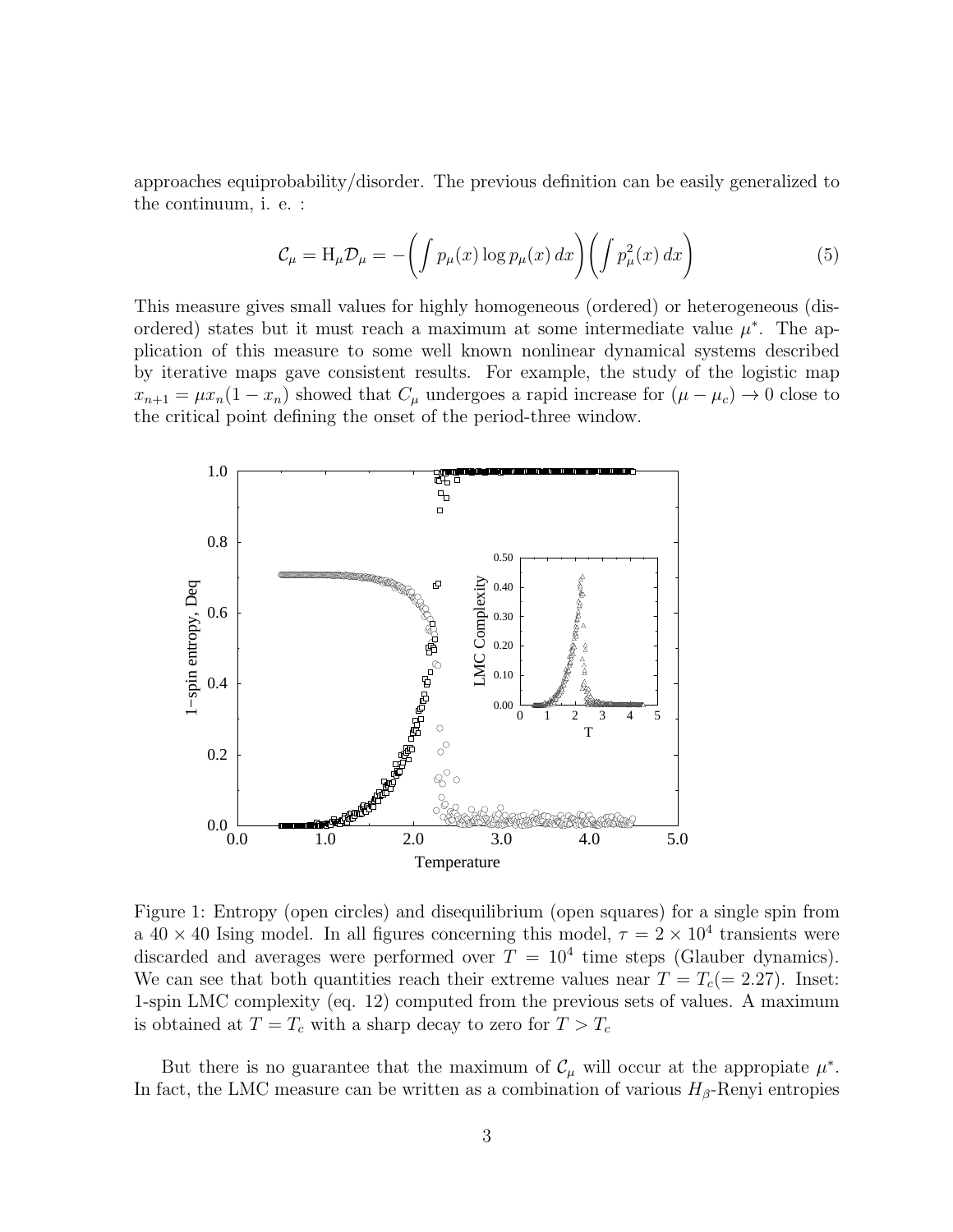[4] of a probability measure  $\eta$ . This seems reasonable, but there are too many possible ansatzes which would do the same. These problems have been recently discussed [13] in relation with the LMC measure. In this context, Feldman and Crutchfield [13] have shown that the LMC measure is neither an intensive nor an extensive thermodynamic variable. Another problem in the previous definition is the specific form of  $\mathcal{D}_{\mu}$ . The equiprobability is a consequence of an underlying assumption of weak or no interaction. Such distribution can be reached from a variational argument. Specifically, the variation of the functional:

$$
\delta \left[ H_{\mu} - \alpha \left( \sum_{j=1}^{N} p_j - 1 \right) \right] = 0 \tag{6}
$$

leads to  $p_i = 1/N$  and so a maximum  $H_\mu = \log N$ . But if other constraints play a role (as it occurs in far-from-equilibrium systems) then disorder does imply equiprobability.



Figure 2: Average fluctuation of the magnetization M, defined from  $\sigma(M) = \langle M(t) - \sigma(M) \rangle$  $\langle M \rangle$ . A maximum is obtained at  $T = T_c$ , when fluctuations at all scales are observed. Three snapshots of a 2D Ising simulation are shown for three different temperatures. Inset: distance to independence for two nearest spins, as calculated from (18). We can see that it behaves closely to  $\sigma(M)$ 

Let us first show that LMClike measures can be easily extended to complex, spatially extended systems. The presence of correlations/interactions in a given system can be mea-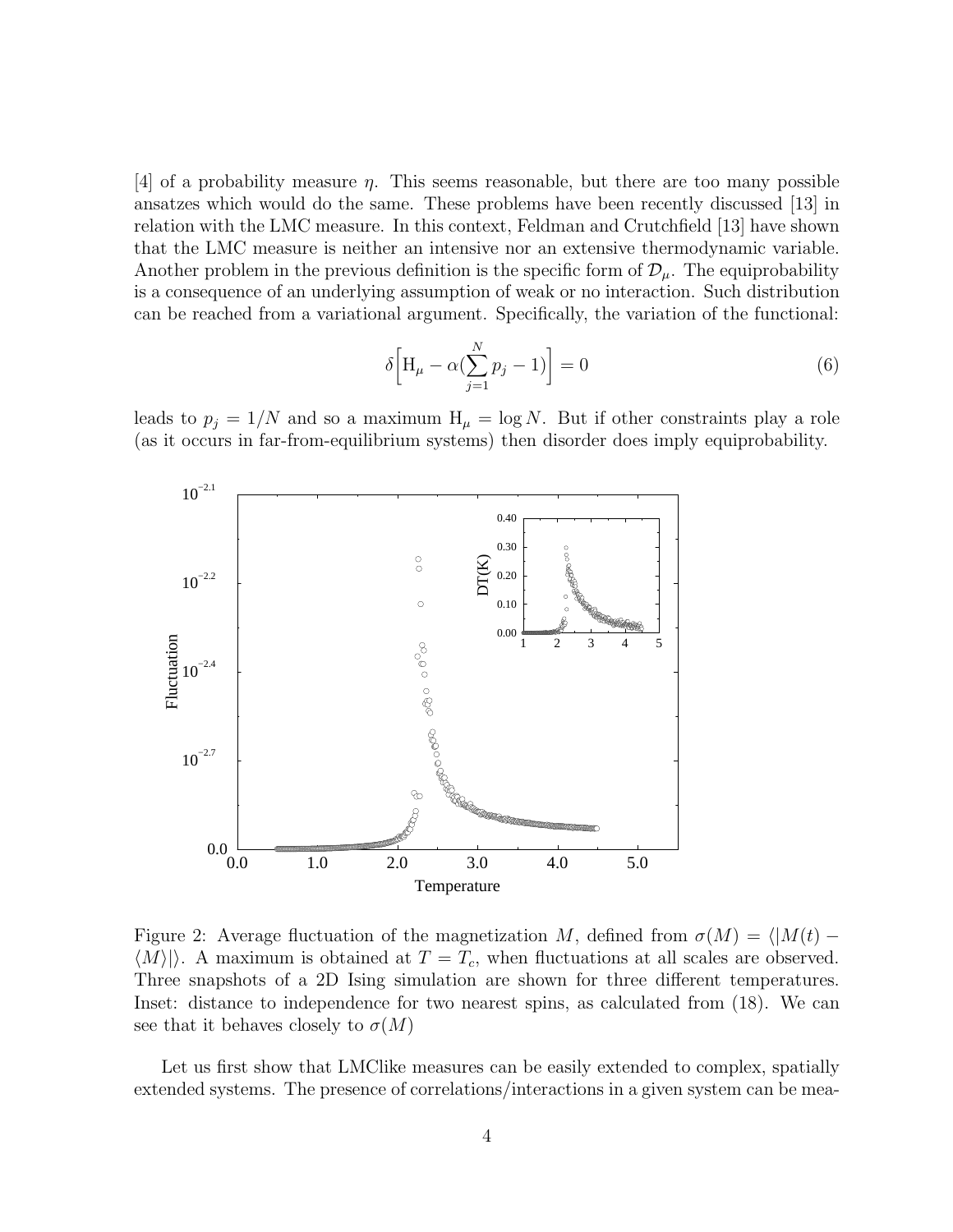sured through the spatial correlation function [14]. For a given sequence  $S = s_1, s_2, \ldots, s_N$ when  $s_i \in \Sigma = \{a_\alpha\}$  (with  $i = 1, \ldots, k$ ) it is given by

$$
\Gamma(\delta) = \sum_{\alpha} \sum_{\beta} a_{\alpha} a_{\beta} P_{\alpha\beta}(\delta) - \left(\sum_{\alpha} P_{\alpha}\right)^2 \tag{7}
$$

Two-point correlation functions are used in statistical physics as a quantitative characterization of phase transitions. In the thermodynamic limit  $\Gamma(\delta)$  is expected to diverge at criticality or reach a maximum if the system size is finite. For one of these systems, both temporal and spatial patterns contain information about the existence of correlations arising from the local interactions.

As a standard example, let us consider the 2D Ising model. In this paper all of our results for the Ising model are obtained with a  $L = 40$  lattice and using Glauber dynamics. This example allows us to consider a binary  $(N = 2)$  set of states and so the relation between  $H_{\mu}$  and  $C_{\mu}$  is guaranteed to be univocal [12]. Here  $\mu$  is the temperature T and the set of possible states for each unit is simply  $\Sigma_T = \{\uparrow, \downarrow\}$ , where the arrows stands for spin up and down, respectively. The mutual information  $M(S)$  for two  $\delta$ -neighbors spins clearly fulfil the requeriment of being low at the ordered and chaotic regimes and maximum at the transition point. We have:

$$
M(\delta) = \sum_{i \in \{\uparrow, \downarrow\}} \sum_{j \in \{\uparrow, \downarrow\}} P_{ij}(\delta) \log \left( \frac{P_{ij}(\delta)}{P_i(\delta) P_j(\delta)} \right)^2 \tag{8}
$$

Now at  $T < T_c$  most of the spins are in the same direction (say up) so  $P_{\uparrow,\uparrow} \approx 1$  and  $P_i = P_j = P(\uparrow) \approx 1$  and so  $M(\delta) \approx 0$ . Here  $\delta_{ab}$  is the Dirac delta. When  $T > T_c$  we have  $P(i, j) \approx P_i P_j$  and so  $M(\delta) \to 0$  as T grows. Information transfer becomes maximum at  $T_c$  [4] as a consequence of long-range correlations. In fact it can be shown that -for binary sequences- a formal relation between the correlation function and the mutual information can be derived [14]:

$$
M(\delta) \approx \frac{1}{2} \left( \frac{\Gamma(\delta)}{P_0(\delta) P_1(\delta)} \right)^2 \tag{9}
$$

which leads to the conclusion that  $M(\delta)$  decay to zero at a faster rate than  $\Gamma(\delta)$ . So if  $\Gamma(\delta) \approx \delta^{-\beta}$  then  $M(\delta) \approx \delta^{-2\beta}$ . Beyond these specific relations, any properly defined complexity measure should give equivalent results.

Clearly, if only a single spin is used, we can write the previous definitions for the disequilibrium and entropy as

$$
D_T(P(\uparrow)) = \left(P(\uparrow) - \frac{1}{2}\right)^2 + \left((1 - P(\uparrow)) - \frac{1}{2}\right)^2\tag{10}
$$

$$
H_T(P(\uparrow)) = -P(\uparrow) \log P(\uparrow) - ((1 - P(\uparrow)) \log(1 - P(\uparrow)) \tag{11}
$$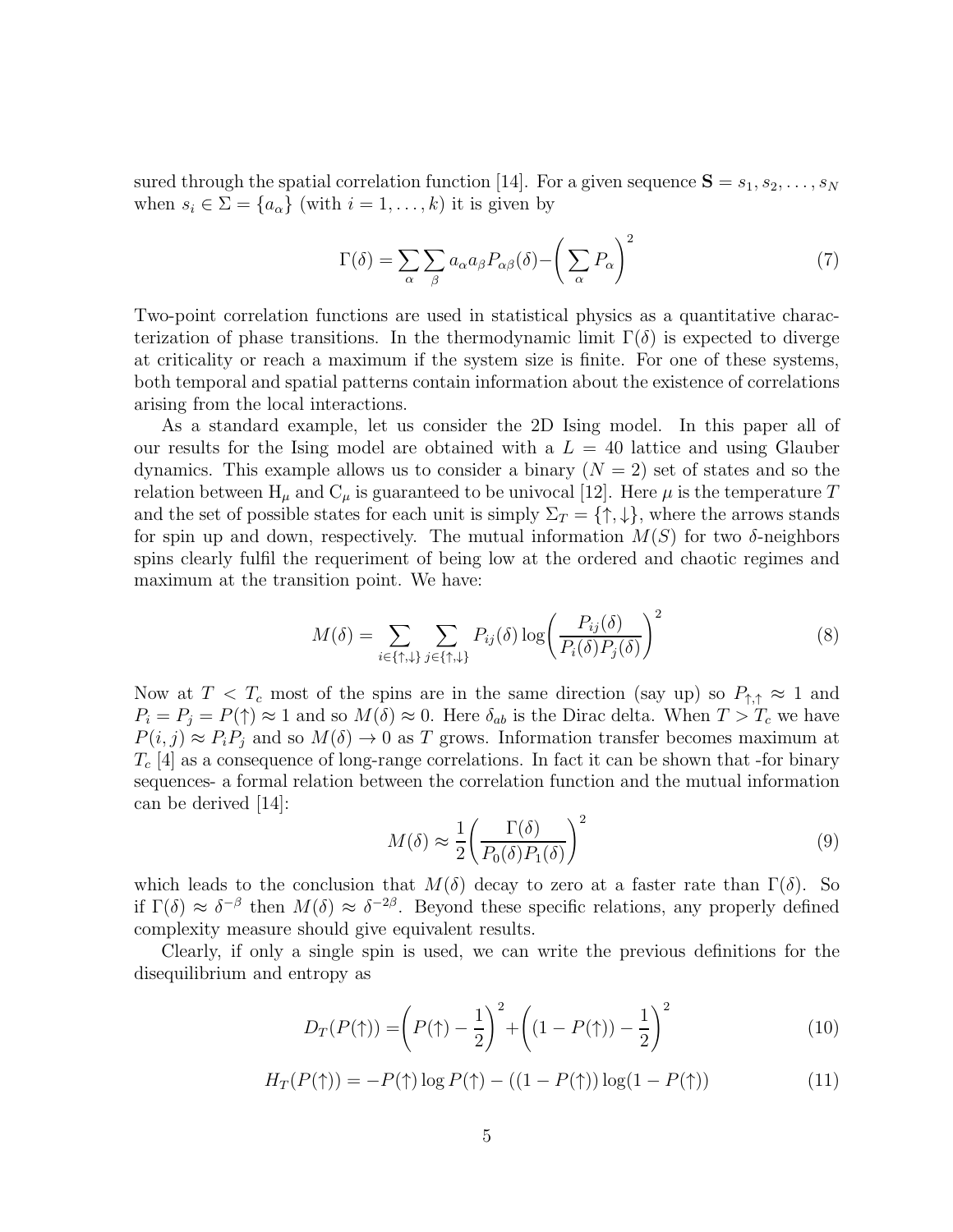and the LMC measure will be given by

$$
C_T(P(\uparrow)) = D_T(P(\uparrow))H_T(P(\uparrow))\tag{12}
$$

Our results are shown in figure (1). We can see that  $H_T$  grows fast when approaching  $T_c = 2.27$  from  $T < T_c$ . This is an expected result as far as  $\langle M(T = T_c) \rangle = 0$  and so on the average  $P(\uparrow)=1/2$ . On the other hand if we take  $D_T$  we can see that it drops to zero at  $T_c$ , as expected. The LMC measure is shown in the inset. We see a fast growth of  $C_T$  with a sharp decay at the critical point. So this characterization gives nearly null complexity for  $T > T_c$ . This result, however, does not correspond with the analysis of the model by means of standard techniques. As an example, we show in figure 2 the average fluctuation of the magnetization for the Ising model. It shows a maximum at  $T_c$  and a decay for  $T > T_c$ . Such decay is not as sharp as the one given from the LMC measure, and it measures in fact the existence of correlations for  $T > T_c$  which are not taken into account by the 1-spin LMC quantity.

# 3 LMC extended and distance to independence

The LMC measure can be extended by considering the statistics of *interacting* units. The reason of this choice is clear: long range correlations are created through interactions between nearest spins, as defined by the Ising Hamiltonian  $H_{Ising} = -\sum J S_i S_j$ , being J the coupling constant. A first possibility is to use the statistics of  $K$ -spin blocks. The joint entropy for a K−block spin system is defined as

$$
H_T^{(K)} = -\sum_{i_1 \in \{\uparrow, \downarrow\}} \sum_{i_2 \in \{\uparrow, \downarrow\}} \dots \sum_{i_K \in \{\uparrow, \downarrow\}} p(i_1, i_2, \dots, i_K) \log p(i_1, i_2, \dots, i_K)
$$
(13)

and the corresponding disequilibrium will be given by

$$
D_T^{(K)} = -\sum_{i_1 \in \{\uparrow, \downarrow\}} \sum_{i_2 \in \{\uparrow, \downarrow\}} \dots \sum_{i_K \in \{\uparrow, \downarrow\}} \left( p(i_1, i_2, ..., i_K) - \frac{1}{2^K} \right)^2 \tag{14}
$$

For  $K = 2$ , two given spins (here we take two nearest neighbors) are considered and a set of joint probability measures can be used  $p_{ij} = P[s_a = i; s_b = j]$ , i.e., the joint probability of having the  $a$ -spin in state  $i$  and the  $b$ -spin in state  $j$ . Again, we have a normalization condition  $\sum p_{ij} = 1$ . Because  $p_{ij}$  introduces correlations in a very general way, we can redefine the disequilibrium in terms of these values as:

$$
\mathcal{D}_T^{ij} = \sum_{i \in \{\uparrow, \downarrow\}} \sum_{j \in \{\uparrow, \downarrow\}} \left( p_{ij} - \frac{1}{4} \right)^2 \tag{15}
$$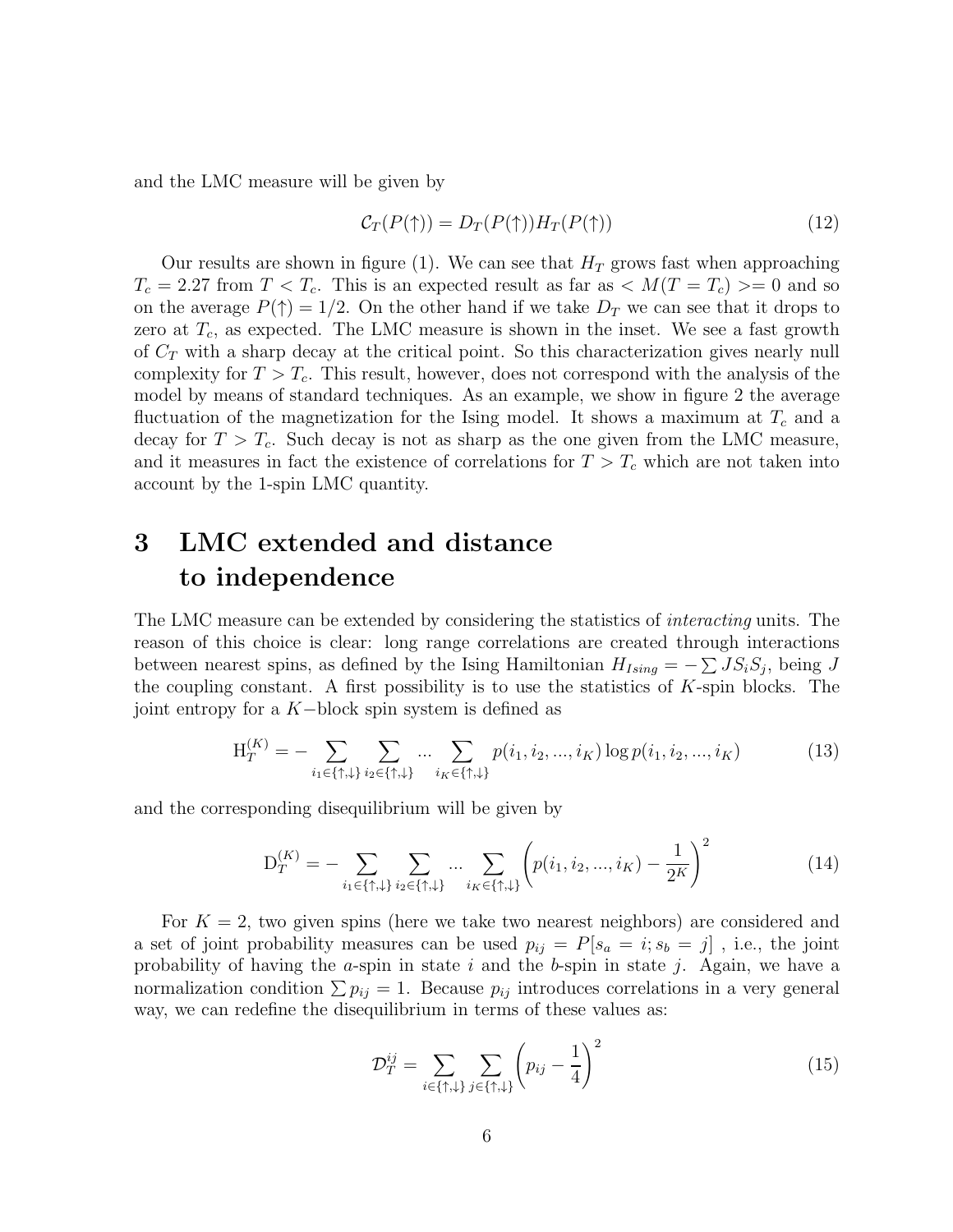and the joint entropy as:

$$
H_T = -\sum_{i \in \{\uparrow, \downarrow\}} \sum_{j \in \{\uparrow, \downarrow\}} p_{ij} \log p_{ij} \tag{16}
$$

These are simple extensions of the previous LMC approach but now the interaction (and so the intrinsic correlations) between parts of the system are taken into account. In figure 3 the previous quantities are shown. We can clearly observe that both quantities behave smoothly close to  $T_c$ . This behavior leads to an LMC-complexity that shows again a maximum at  $T_c$  but with a slower decay for  $T > T_c$ . This is consistent with our explicit consideration of correlations into the joint probabilities.



Figure 3: Joint entropy (16) (open squares) and disequilibrium (15) (filled triangles) for the 2D Ising model. Inset: corresponding LMC complexity (product of Joint entropy and disequilibrium). Now a maximum at  $T_c$  is also obtained but correlations on both sides are detected (compare with figure 1, inset)

An important drawback of these measures, as pointed before, is the definition of the disequilibrium based on the distance to equal probabilities. We should remind that for the 2D-Ising model the entropy raises sharply close to  $T_c$  towards its maximum value, But this is not the case in most problems. A simple generalization can be obtained by taking into account a much more natural measure, i. e. the distance to independence defined,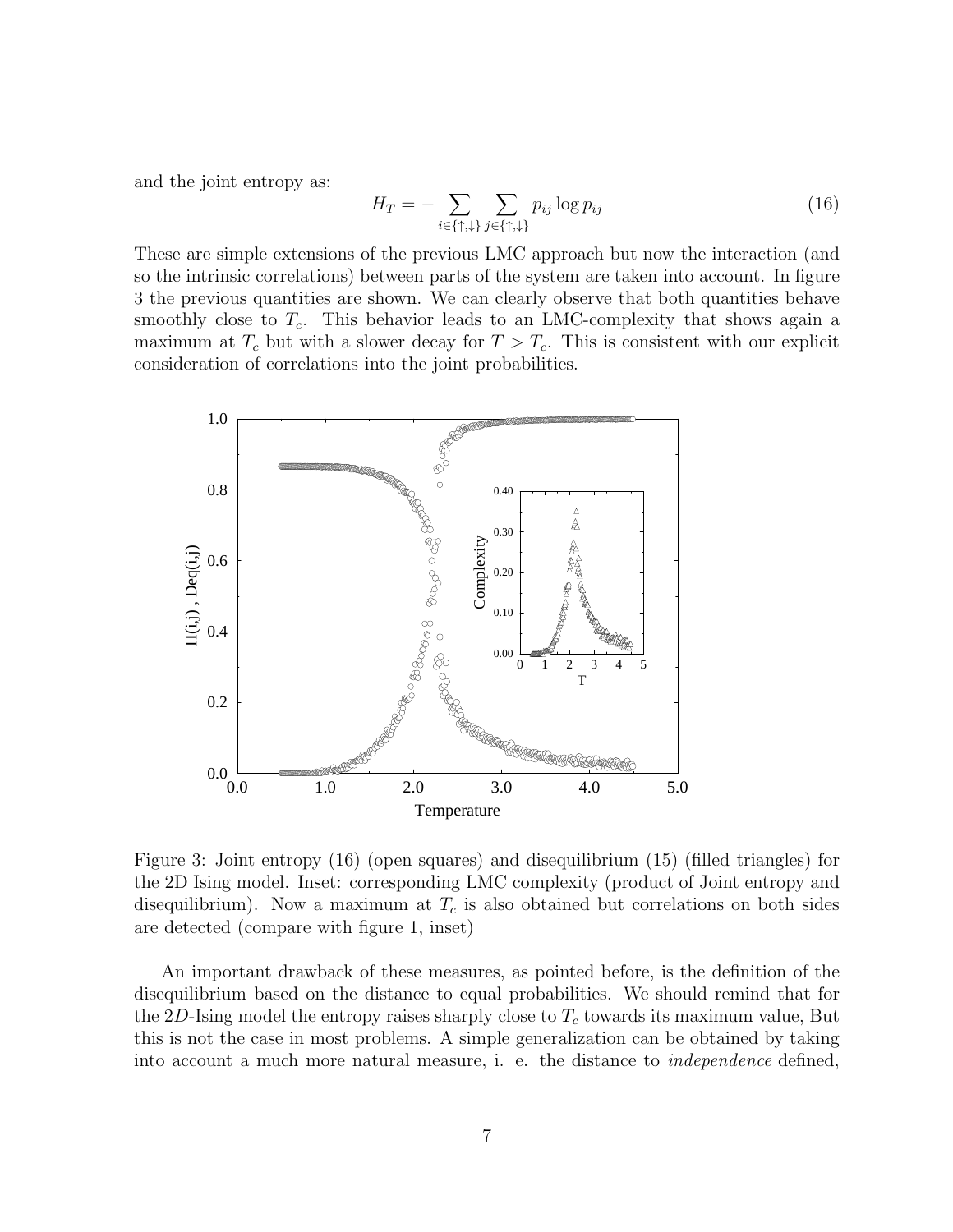for a K-block as:

$$
D_T^{(K)} = -\sum_{i_1 \in \{\uparrow, \downarrow\}} \sum_{i_2 \in \{\uparrow, \downarrow\}} \dots \sum_{i_K \in \{\uparrow, \downarrow\}} \left( p(i_1, i_2, \dots, i_K) - \prod_{j=1}^K p(i_j) \right)^2 \tag{17}
$$

which, for  $K = 2$  simply reads

$$
\mathcal{D}_T^{ij} = \sum_{i \in \{\uparrow, \downarrow\}} \sum_{j \in \{\uparrow, \downarrow\}} (p_{ij} - p_i p_j)^2 \tag{18}
$$

Now,  $\mathcal{D}_{\mu}^{ij}$  is a measure of how far are the subsystems from being independent (i.e., from the identity  $p_{ij} = p_i p_j$ ). The distance to independence  $D_T^I$ , does not behave as  $D_T^E$ . It can be easily shown that the distance to independence acts similarly to the joint information (8) at both extremes (where total disorder leads to  $p_{ij} = p_i p_j$  or when a complete homogeneous distribution leads to  $p_{ii} = p_i p_i$  and zero for the other cases  $j \neq i$ ). In fact:

$$
M = \sum_{i,j} p_{ij} \log \frac{p_{ij}}{p_i p_j} = -\sum_{i,j} p_{ij} \log \left( 1 + \frac{p_i p_j - p_{ij}}{p_i p_j} \right)
$$
(19)

approximating to second order the logarithm, we have:

$$
M \approx -\sum_{i,j} \left( p_{ij} \left( \frac{p_i p_j - p_{ij}}{p_i p_j} \right) - \frac{1}{2} \left( \frac{p_i p_j - p_{ij}}{p_{ij}} \right)^2 \right) = \frac{1}{2} \sum_{i,j} \frac{\left( p_{ij} - p_i p_j \right)^2}{p_{ij}} \tag{20}
$$

i.e, the distance of the independence is a non-weighted approximation to the joint information.

The behavior of this measure for the 2D Ising model is shown in the inset of figure 2. We see that  $D_T^I$  behaves as the fluctuations in the magnetization. This measure is able to detect the onset of complex fluctuations (and the underlying correlations at many scales) and decays for  $T > T_c$  in the same way as the average fluctuation. So in fact  $D_T^I$  itself seems to be a simple and consistent measure of complexity very close to the underlying physics. As we will see below, this measure is also consistent in other cases.

# 4 Testing LMC and SDL whit Random Boolean Networks

The previous results might suggest that the generalized LMC complexity is an appropiate measure of correlations. This intuition, however, is not supported from the analysis of other complex systems. As an example, let us consider the dynamics of a random Boolean network (RBN) [15]. This model is defined by a set of  $N$  discrete maps:

$$
S_i(t+1) = \Lambda_i(S_{i_1}, S_{i_2}, ..., S_{i_K})
$$
\n(21)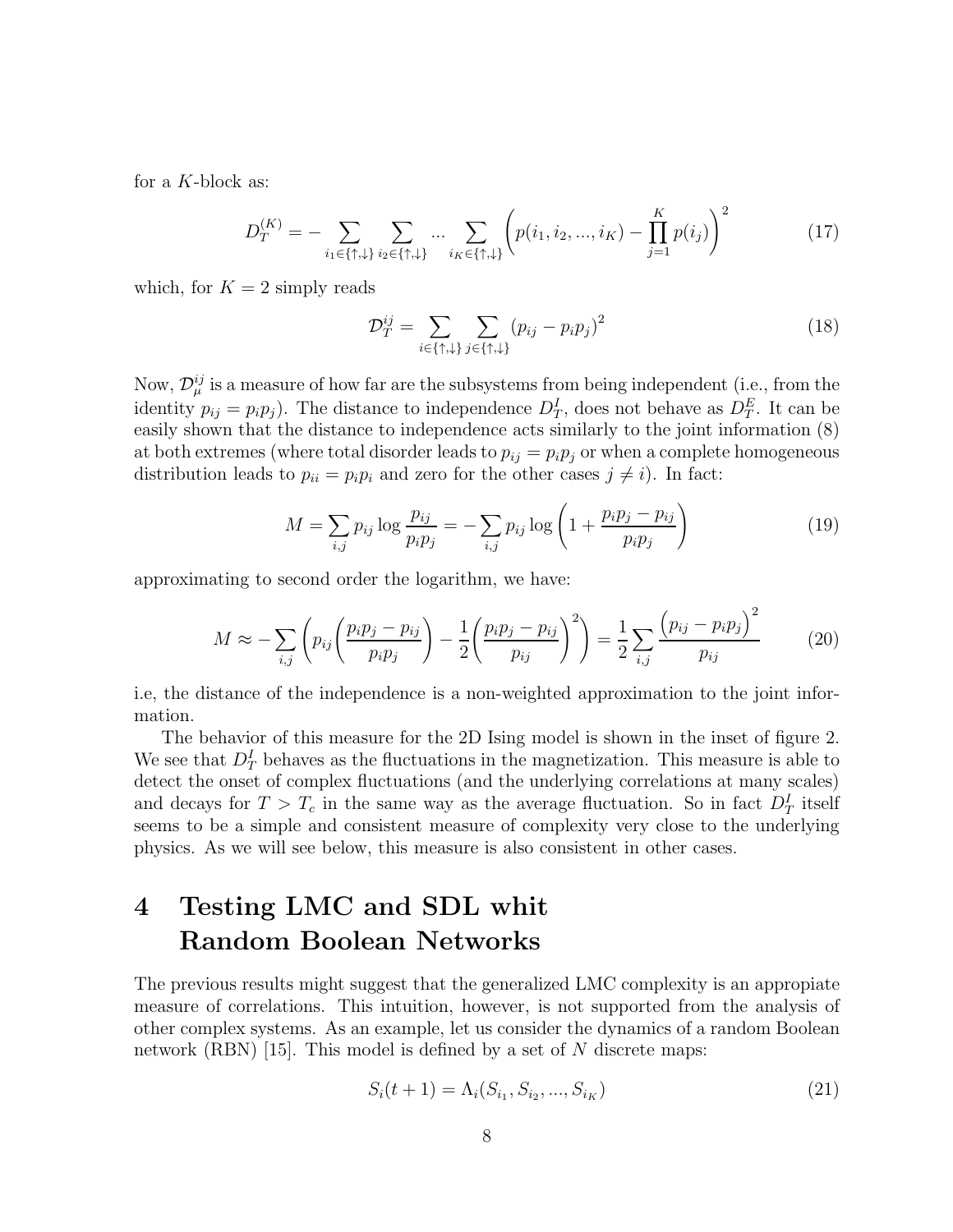

Figure 4: Distance to independence,  $D_p^I$ , as a function of the bias p, for RBN's of  $K = 3$ and  $N = 250$  spins. p has been varied in intervals of size  $\Delta p = 10^{-2}$ . After a transient of length  $\tau = 250$  is discarded, we measure over 250 time steps. Each point is the average over 400 samples. The theoretical analysis gives a critical point at  $p_c = 0.79$  (derived from (20)) which is revealed by the distance to independence (21). The snapshots show particular examples of the dynamics for  $p = 0.6$  (chaotic regime),  $p = 0.79$  (transition point) and  $p = 0.9$  (ordered regime). Inset: the corresponding LMC complexities for the single-spin (open triangles) and two-spin (black circles) measures under identities compute conditions. A maximum at  $p \approx 0.69$  is obtained

where  $S_i \in \Sigma = \{0, 1\}; i = 1, 2, ..., N$  and  $\Lambda_i(S_{i_1}, S_{i_2}, ..., S_{i_K})$  is a Boolean function randomly choosen from the set  $\mathcal{F}_k$  of all the Boolean functions with K variables. So each spin in  $(21)$  receives exactly K inputs from a set of randomly choosen neighbors. This is no longer a finite-dimensional extended system. Here the dynamics takes place on a random directed graph. In fact, the statistical properties of this model can be understood in terms of damage spreading on a Bethe lattice [16].

It is well known that RBNs show a phase transition at some critical points. Specifically, if  $p = P[\Lambda_i(S_{i_1}, S_{i_2},..., S_{i_K}) = 1]$  (i. e. p is the bias in the sampling of Boolean functions) a phase transition curve in the  $(K, p)$  plane is shown to exist [16-19] and is given by

$$
K = \frac{1}{2p(1-p)}\tag{22}
$$

The analysis of this system shows that at the critical point percolation of damage takes place for the first time i. e. a single flip of a binary unit can generate an avalanche of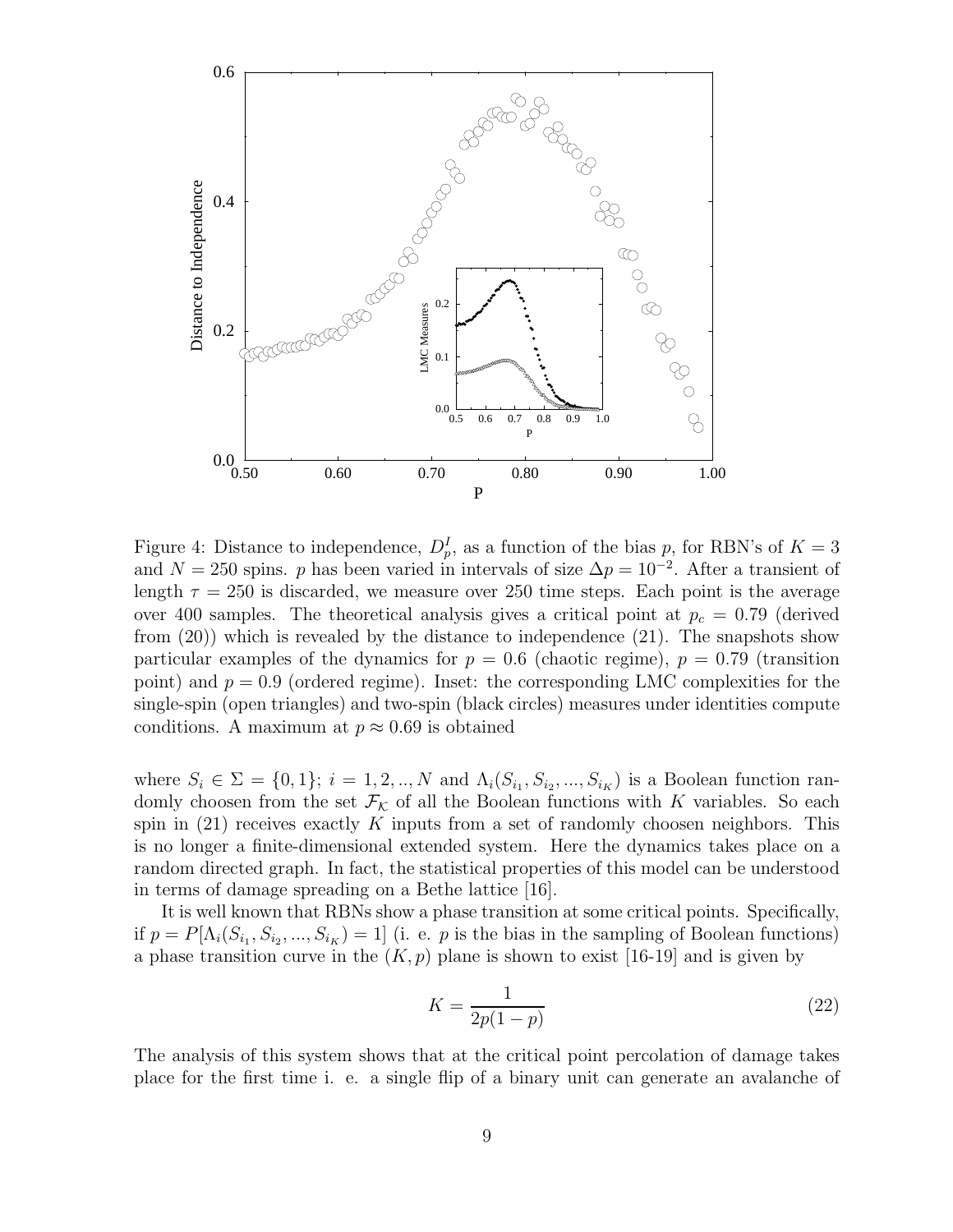changes through the whole system and appropiate order parameters for the (second order) phase transition can be defined.

As argued in the previous example, maximum structure and correlation should be expected at the critical point, and so maximum complexity. In figure 4 we show the behavior of  $D_p^I$  as a function of the bias p for a  $K = 3$  RBN. We can see a maximum at  $p_c = 0.79$ , as predicted by the critical condition given by (22). So the distance to the independence shows a maximum at the critical point, as expected from a properly defined complexity measure. Here  $D_p^I$  has been computed by averaging

$$
D_p^I = \left\langle \sum_{j \in \{i_1, i_2, \dots, i_K\}} (p_{ij} - p_i p_j)^2 \right\rangle_N \tag{23}
$$

where  $\langle \dots \rangle_N$  stands for average over all the units. We can similarly define the corresponding single-spin and two-spin LMC measures for the RBN and the results are also shown in the inset of figure 4. Althought both LMC measures have a maximum at a given  $0.5 < p^* < 1.0$ , they fail to detect the critical point. Here  $p^* \approx 0.69 p_c$ . This is understandable as far as the  $p$  parameter strongly influences (a priori) the statistical distribution of state frequencies.

In [20], Shiner, Davison and Landsberg introduce a new measure of complexity (hereafter SDL measure):

$$
C_{\alpha\beta} = H^{\alpha} (1 - H)^{\beta} \tag{24}
$$

where  $H$  is the normalized Boltzmann entropy. The SDL measure also tries to satisfy the criteria of maximum complexity between order and disorder as in LMC (in fact the LMC measure can be viewed as an approximation to the SDL as shown in [20]). H is interpreted as a measure of disorder and  $1-H$  as a measure of order. The parametrization with  $\alpha$  and  $\beta$  allow to fit ad hoc according to the specific cases considered.

The SDL measure has been criticized in [21]: the SDL measure give the same value for systems structurally different but with identical  $H$ . This problem is severe in RBN's. The entropy  $H$  in RBN's depends, exclusively on the bias  $p$ , thus nets with differents connectivities (and then with different structural dynamic) but identical bias show identical H and then identical C curves. Since the maxima of complexity depend too on  $K$ , the SDL measure will fail: we can always fit  $\alpha$  and  $\beta$  in different ways for each connectivity K in such a way that we can recover the maximum. The value of the normalized entropy H that maximize the SDL measure is  $\alpha/(\alpha+\beta)$  [20]. But it is easy to see from (22) and fixed  $K$ , that:

$$
H = -p_c \log p_c - (1 - p_c) \log(1 - p_c) = \alpha/(\alpha + \beta)
$$
 (25)

allows an infinite number solutions of values for  $\alpha$  and  $\beta$ , which is far from satisfactory. Similarly, we can define  $H$  in blocks, but the problem persists.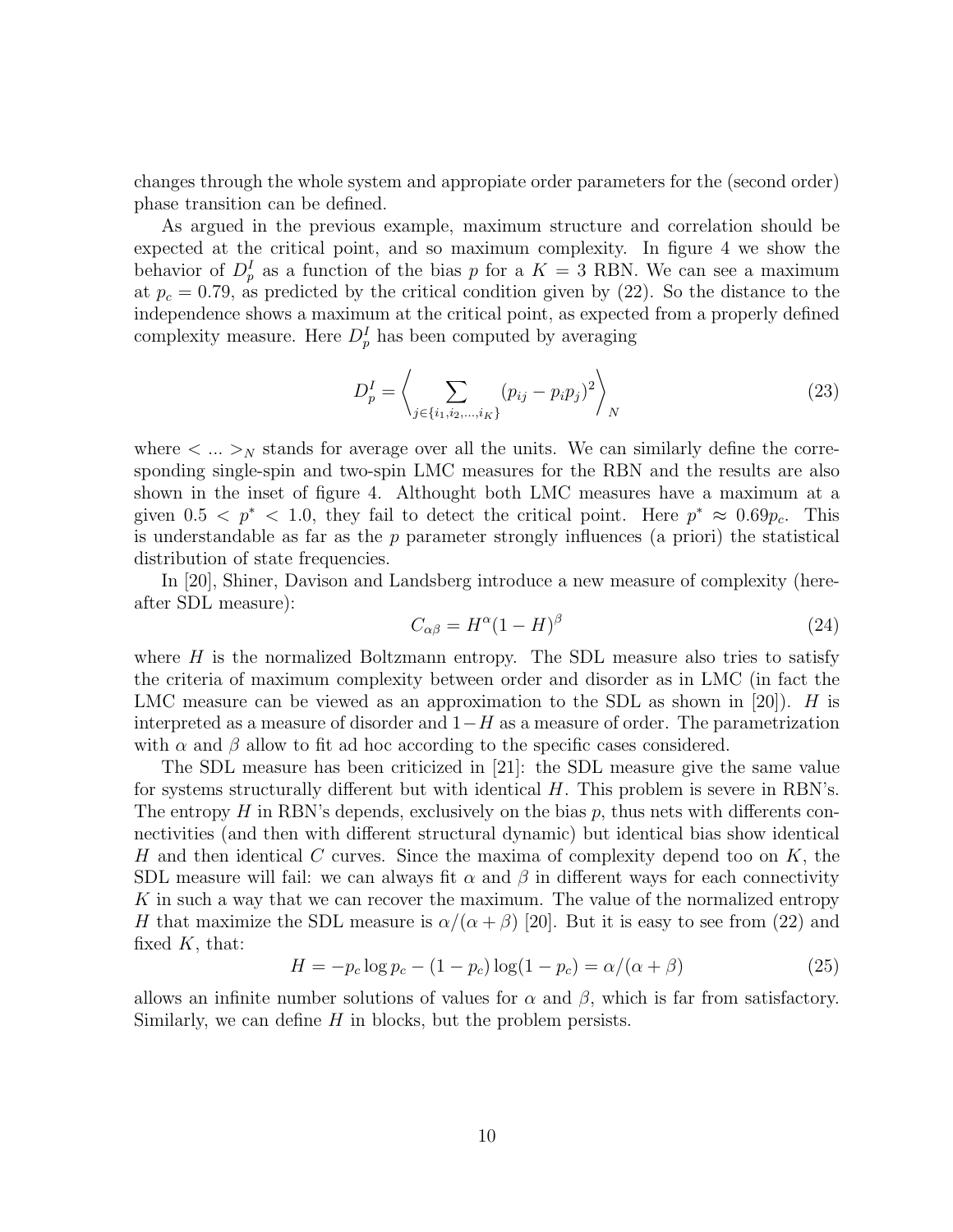# 5 DISCUSSION

In summary, we have analysed the validity of the LMC approach as an effective measure of complexity for systems composed by many units in interaction. Two different (although standard) problems have been considered. For the 2D Ising model, where a phase transition is known to occur at the Curie temperature, the LMC measures showed a maximum close to  $T = T_c$ . A measure based on the statistics from a single spin failed, however, to detect correlations for  $T > T_c$  although such correlations exist. The reason was the lack of information about interactions between nearest spins and the fact that  $P(\uparrow) \rightarrow 1/2$  as the critical temperature is approached from below. This problem was solved by considering an extension of the LMC measure to a joint probability distribution. Such extension was able to show a maximum at  $T_c$  and well-defined corrlations. A simple extension of the disequilibrium function was proposed -the distance to independence  $D<sup>I</sup>$ as an alternative measure of complexity. This quantity (which is in fact a second-order mutual Renyi information) was shown to consistently detect the critical point for the 2D Ising model and RBNs with a lower computational effort than LMC complexity. A direct extension of the LMC measure to the random Boolean network model was shown to fail in detecting maximum complexity at the critical point. The reason for this result is clear is we consider that both the entropy and the disequilibrium change smoothly with the  $p$ parameter. Such parameter strongly influences the statistics of the numbers of units in one of the two states, and in so doing it definitely influences the values of both functions. Although correlations can be in principle detected, the relevance of  $p$  in defining a priori the values of entropies and disequilibrium is very important. These results confirm the intuition that the LMC and SML measures (and similar quantities) will fail to detect real complexity.

#### ACKNOWLEDGMENTS

The authors thank the members of the CSRG for useful discussions. We also thank David Feldman, Jim Crutchfield and Mark Newman for help at different stages of this work. This work has been partially supported by a grant DGYCIT PB94-1195 (RVS) and by Centro de Astrobiología (BLS). The authors thank the Santa Fe Institute where part of this work was done.